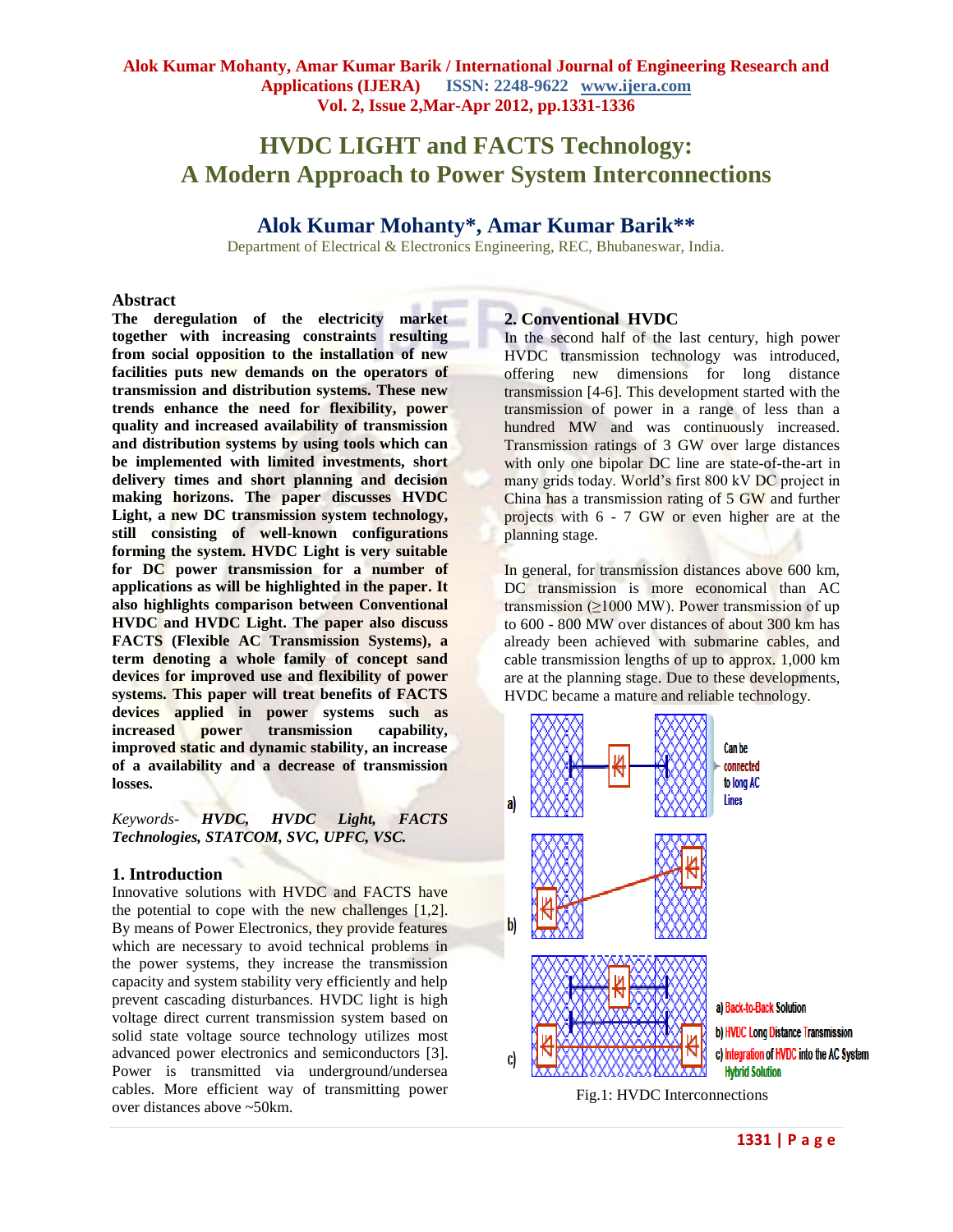During the development of HVDC, different kinds of applications were carried out. They are shown schematically in Fig. 1. The first commercial applications were cable transmissions, for AC cable transmission over more than 80-120 km is technically not feasible due to reactive power limitations. Then, long distance HVDC transmissions with overhead lines were built as they are more economical than transmissions with AC lines [5]. To interconnect systems operating at different frequencies, Back-to-Back (B2B) schemes were applied. B2B converters can also be connected to long AC lines (Fig. 1a). A further application of HVDC transmission which is highly important for the future is its integration into the complex interconnected AC system (Fig. 1c). The reasons for these hybrid solutions are basically lower transmission costs as well as the possibility of bypassing heavily loaded AC systems.

HVDC VSC is the preferred technology for interconnecting islanded grids, such as offshore wind farms, to the power system [7]. This technology provides the "Black-Start" feature by means of selfcommutated voltage-sourced converters [8].

## **HVDC** - High-Voltage DC Transmission: It makes P flow

- . HVDC "Classic" with 500 kV up to 4,000 MW
- $\bullet$  HVDC "Bulk" with 800 kV for 5.000 MW up to 7.200 MW  $\bullet$
- . HVDC VSC (Voltage-Sourced Converter)
- . HVDC can be combined with FACTS
- V-Control included

## HVDC-LDT - Long-Distance Transmission

800 kV for minimal **Transmission Losses** 



Fig.2: Typical configurations of HVDC

Voltage-sourced converters do not need any "driving" system voltage; they can build up a 3-phase AC voltage via the DC voltage at the cable end, supplied from the converter at the main grid. Siemens uses an innovative Modular Multilevel Converter (MMC) technology for HVDC VSC with low switching frequencies, referred to as HVDC PLUS [6-8].

#### **3. HVDC Light**

HVDC Light is the newly developed HVDC transmission technology, which is based on extruded DC cables and voltage source converters consisting of Insulated Gate Bipolar Transistors (IGBT's) with high switching frequency. It is a high voltage, direct current transmission Technology i.e., Transmission up to 330MW and for DC voltage in the  $\pm$  150kV range. Under more strict environmental and economical constraints due to the deregulation, the HVDC Light provides the most promising solution to power transmission and distribution [3]. The new system results in many application opportunities and new applications in turn bring up new issues of concern. One of the most concerned issues from customers is the contribution of HVDC Light to short circuit currents [3]. The main reason for being interested in this issue is that the contribution of the HVDC Light to short circuit currents may have some significant impact on the ratings for the circuit breakers in the existing AC systems. This paper presents a comprehensive investigation on one of the concerned issues, which is the contribution of HVDC Light to short circuit currents.



## **4. HVDC Light configuration**

## **4.1 Power transformer**

The transformer is an ordinary single phase or three phase with a tap changer on the secondary side The filter bus voltage will be controlled with the tap changer to achieve the maximum active and reactive power from the converter The current in the transformer winding contains hardly any harmonics and is not exposed to any dc voltage. The transformer may be provided with a tertiary winding to feed the station auxiliary power system.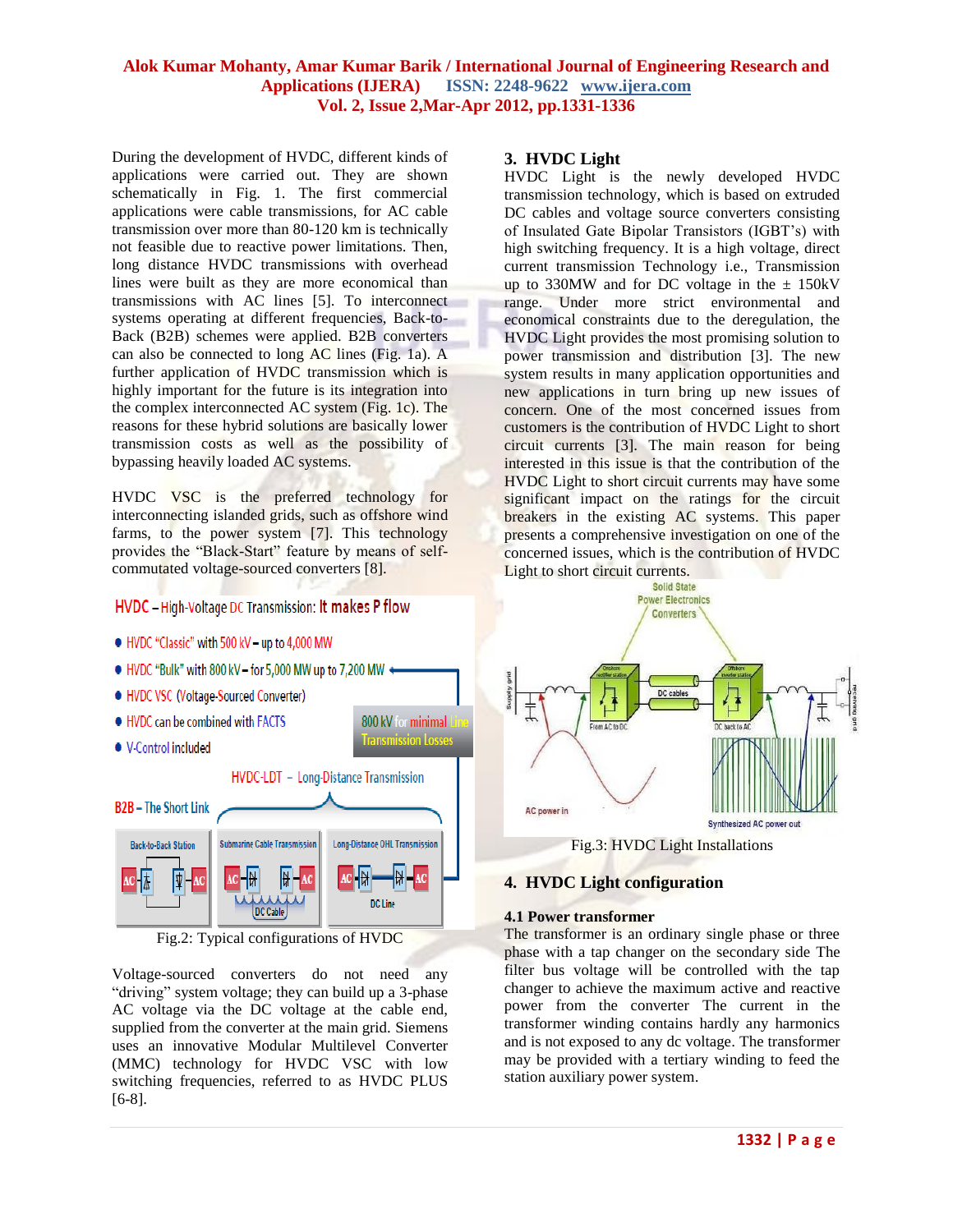



## **4.2 Converter reactors**

The main purposes of the converter reactors are:

- To provide low-pass filtering of the PWM pattern to give the desired fundamental frequency voltage
- To provide active and reactive power control
- To limit the short circuit currents

## **4.3 DC capacitors**

- The primary objective of the valve dc side capacitor is to provide a low inductance path for the turned off current and also to serve as an energy store
- It reduces the harmonic ripple on the direct voltage
- The ability to limit the dc voltage variations caused by the disturbances in the system depends on the size of the dc side capacitor.

## **4.4 The DryQ design**

The DC capacitor is a DryQ capacitor which has:

- Twice the capacity in half the volume,
- Corrosion-free plastic housing,
- Low inductance,
- Shortened production time and simplified installation.

## **4.5 AC filters**

Conventional HVDC converters always have a demand for reactive power. At normal operation, a converter consumes reactive power in an amount that corresponds to approximately 50 % of the transmitted active power. The least costly way to generate reactive power is in shunt connected capacitor banks. Some of these capacitor banks can then be combined with reactors and resistors to form filters providing low impedance paths for the [harmonics](http://www04.abb.com/global/gad/gad02007.nsf/Images/0874E5CF6CEF3B80C1257472003F7D94/$File/AC_side_harmonics_609x328.jpg) in order to limit them from entering into the connected AC network.

## **4.6 Valves-The IGBT position**

IGBT is the semiconductor used in HVDC light To increase the power handling, six IGBT chips and three diode chips are connected in parallel in a submodule The IGBT has two, four or six sub-modules, which determine the current rating of the IGBTA complete IGBT position consists of an IGBT, a gate unit, a voltage divider and a water cooled heat sink. The gate driving electronics control the gate voltage and current during turn on and turn off. The voltage across the IGBT is measured and the information is sent to the valve control unit through an optical fiber The voltage divider connected across the IGBT provides the current needed to drive the gate. The functions of Valve are as follows;

- To switch voltages higher than the rated voltage of one IGBT, several positions are connected in series in each valve.
- Each IGBT position can be individually regulated in the valve to the correct voltage level.
- The flexibility of the IGBT makes it possible to block the current immediately if a short circuit is detected.

## **4.7 Valve cooling system**

It consists of water cooled heat sinks which provides high efficiency cooling. The water is circulating through the heat sink in close contact with each IGBT, which efficiently transports the heat away from the semiconductor. The water passes continuously through a de-ionizing system to keep the conductivity of the water low.

## **5. VSC technology based on PWM**

In the VSC based HVDC transmission schemes described herein, the switching of the IGBT valves follows a pulse width modulation (PWM) pattern [7,8]. This switching control allows simultaneous adjustment of the amplitude and phase angle of the converter AC output voltage with constant dc voltage even with a two-level converter. With these two independent control variables, separate active and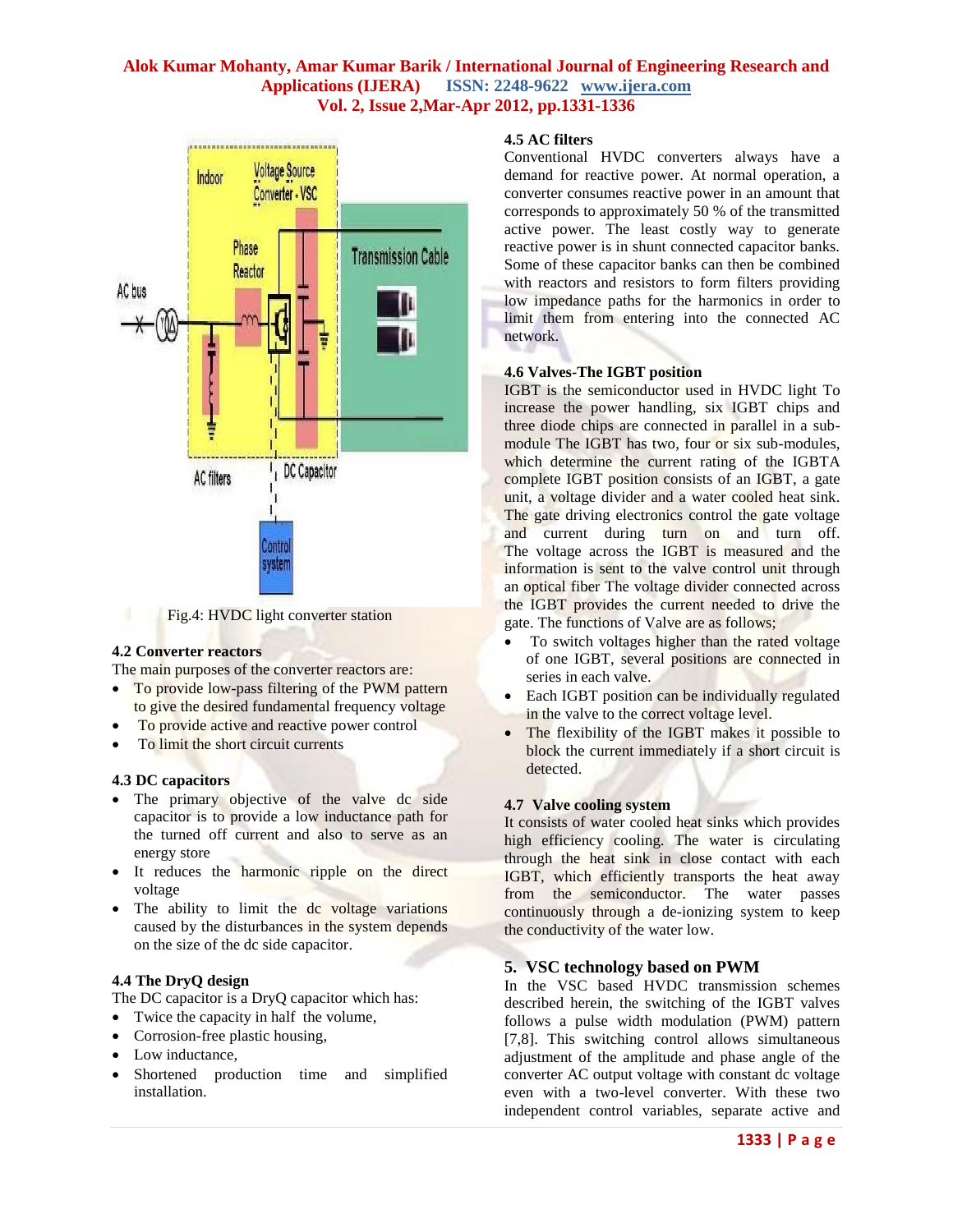reactive power control loops can be used for regulation.





The fundamental base apparent power at the filter bus between the Converter reactor and the ac filter is L:  $S_b = P + j Q = \sqrt{3} J_F I_R$  (1)

The active and reactive components are

$$
P = \frac{U_F U_C \sin \delta}{\omega L}
$$
 (2)

$$
Q = \frac{U_F (U_F - U_C) \cos \delta}{\omega L}
$$
 (3)

If  $U_{\rm C}$  is in phase lag, the active power flows from ac to dc side(rectifier)







Fig.8 : Phasor representation of Reactive Power Generation & Consumption

If  $U_F > U_C$ , there is reactive power consumption. If  $U_C > U_F$ , there is reactive power generation.

## **7. HVDC Light Cables**

HVDC light cables are installed close in bipolar pairs with anti parallel currents and thus eliminating the magnetic fields. They have no technical limitation for distance as in ac cables Its strength and flexibility makes it well suited for several installation conditions They are used for control of active and reactive power. The cable system is complete with cables, accessories and installation services. The cables are operated in bipolar mode, one cable with positive polarity and one cable with negative polarity. The cables have polymeric insulating material, which is very strong and robust. This strength and flexibility make the HVDC Light cables perfect for severe installation conditions:

- The submarine cables can be laid in deeper waters and on rough bottoms.
- The land cables can be installed less costly with ploughing technique.

HVDC cables can now also go overhead with aerial cables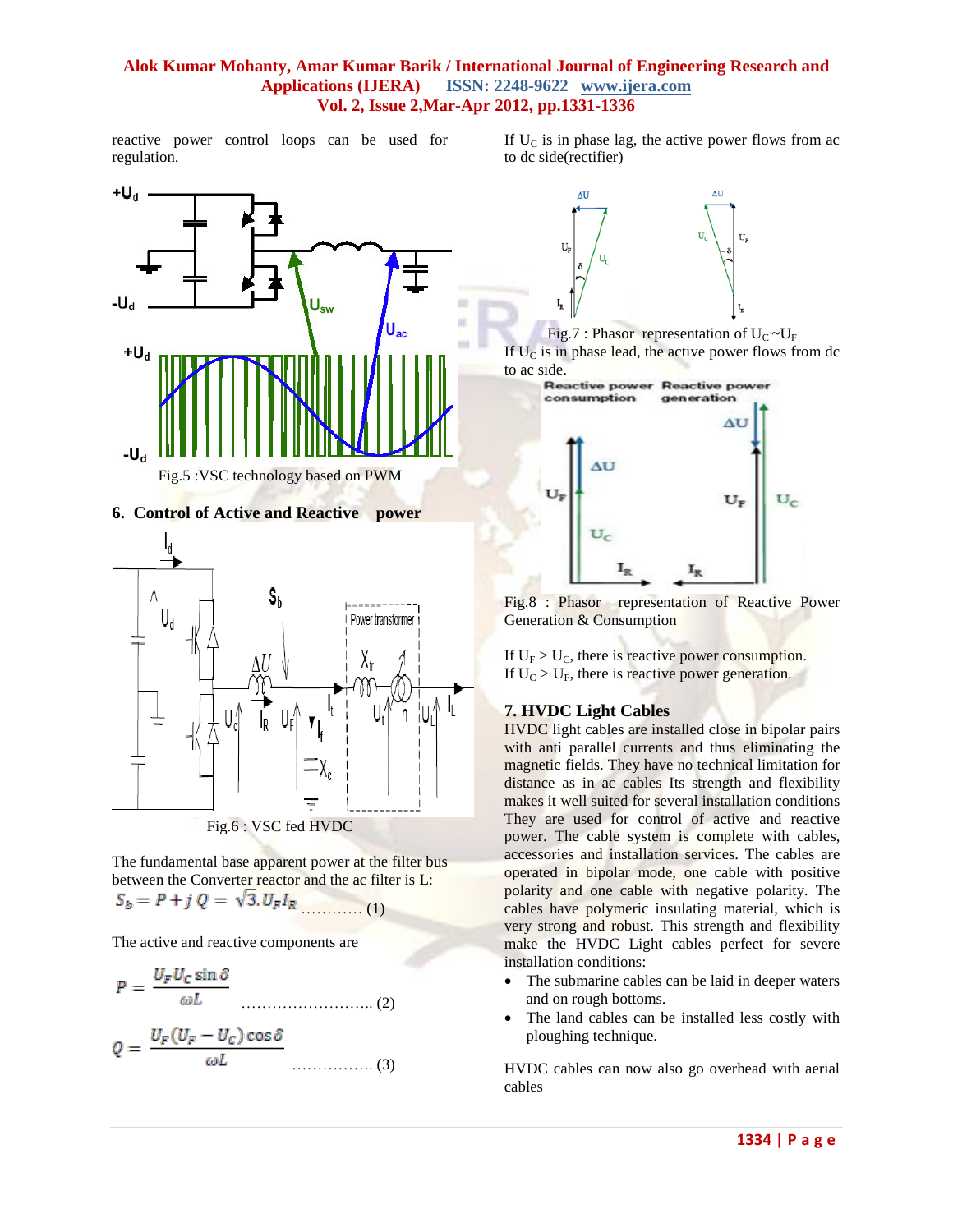#### **7.1 Advantages of HVDC Light cables**

#### **7.1.1 Reliability and Quality**

To assure high reliability and availability, the HVDC light principles include simple station design, use of components with proven high reliability, automatic supervision, use of back up control systems and equipment such as measurements, pumps etc.

#### **7.1.2 Maintainability**

It includes quality assurance/standards, converter control, current control, current order control, PQU order control.

#### **7.1.3 Protective actions and effects**

It includes transient current limiter, permanent blocking, AC circuit breaker trip, set lockout of the ac circuit breaker, pole isolation, start breaker failure protection.

## **Table-1: Comparison between HVDC & HVDC Light**

| Conventional HVDC                          | HVDC light                                        |
|--------------------------------------------|---------------------------------------------------|
| Thyristor valve                            | <b>IGBT</b> valves                                |
| Converter transformer connects connection  | Series reactor and transformer connects           |
| valve and AC grid.                         | connection valve and AC grid.                     |
| 50% filtering and reactive compensation in | Only small filters are required for filtering and |
| filters and shunt capacitor.               | reactive power compensation.                      |
| DC current smoothing by smoothing reactor  | Dc current smoothing by DC capacitors.            |
| and DC filter.                             |                                                   |

## **8. Features of HVDC Light**

- Independent control of active and reactive power
- Independent power transfer and power quality control
- Power reversal
- Reduced power losses in connected ac systems
- Increased transfer capacity in the existing system
- Fast restoration after blackouts
- Flexibility in design
- No relevant magnetic fields
- Low environmental impact
- Indoor design
- Short time schedule

## **9. Applications of HVDC Light**

- Connecting wind farms
- Underground power links
- Powering islands
- Oil & gas offshore platforms; power from shore
- Asynchronous grid connection
- City centre in-feed
- Wind power generation
- Multi terminal dc grid
- Interconnecting networks
- Islanded operation
- City infeed

## **10. FACTS Technology**

Flexible Alternating Current Transmission System (FACTS) is a static equipment used for the AC transmission of electrical energy [9, 10]. It is meant to enhance controllability and increase power transfer capability. It is generally a power electronics based device. The FACTS controllers offer a great opportunity to regulate the transmission of alternating current (AC), increasing or diminishing the power flow in specific lines and responding almost instantaneously to the stability problems [11, 12]. The potential of this technology is based on the possibility of controlling the route of the power flow and the ability of connecting networks that are not adequately interconnected, giving the possibility of trading energy between distant agents.

The FACTS devices can be divided in three groups, dependent on their switching technology: mechanically switched (such as phase shifting transformers), thyristor switched or fast switched, using IGBTs. While some types of FACTS, such as the phase shifting transformer (PST) and the static VAR compensator (SVC) are already well known and used in power systems, new developments in power electronics and control have extended the application range of FACTS. Furthermore, intermittent renewable energy sources and increasing international power flows provide new applications for FACTS. The additional flexibility and controllability of FACTS allow to mitigate the problems associated with the unreliable of supply issues of renewable. SVCs and STATCOM devices are well suited to provide ancillary services (such as voltage control) to the grid and fault rid through capabilities which standard wind farms cannot provide Furthermore, FACTS reduce oscillations in the grid, which is especially interesting when dealing with the stochastic behavior of renewable